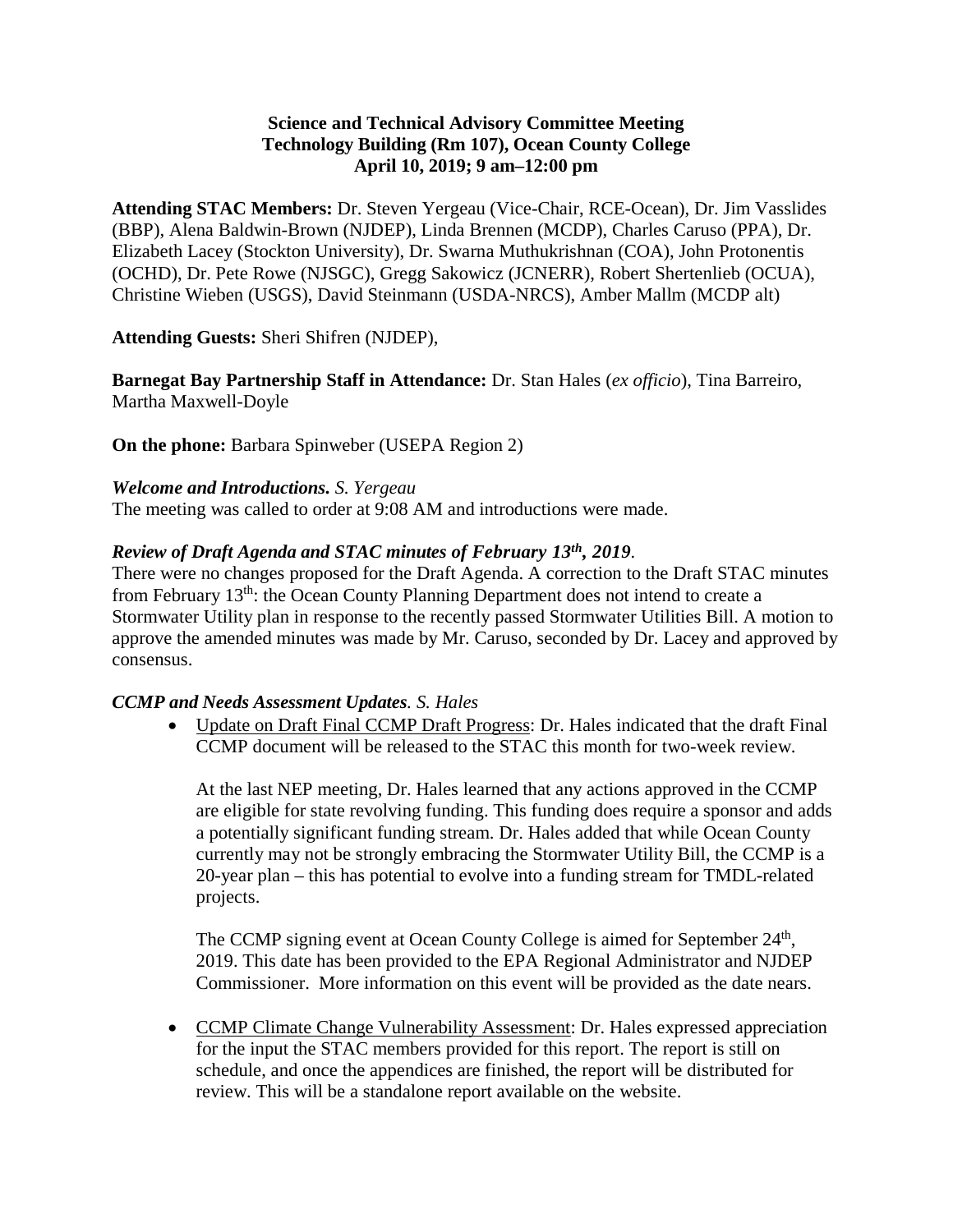• Needs Assessment: Karen Greene sent Dr. Hales the Draft Revised Needs Assessment report. Dr. Hales values the help of members of the steering committee, and thanked everyone for their patience and support.

### *Habitat and Monitoring Plans. J. Vasslides*

The development of Habitat and Monitoring Plans are required as part of the CCMP process. However, these will be separate standalone documents to be distributed in subsequent years to the CCMP. Dr. Vasslides also noted there is a small amount of funding left from EPA to put towards contractor support for the development of these plans.

### Habitat Plan

The Program Office and STAC Chairs are seeking the STAC's input on the Habitat Plan. Tentatively, the Program Office is suggesting that the STAC's role would be to develop an outline of the habitats to include in the plan, and a contractor would assemble the document from there. Once finished by the contractor, the document would be issued back to the STAC for comments and feedback. The intent would be to ensure that all major habitats of interest are captured in this document, and that habitats/sites within the watershed that are the most vulnerable and need protection should be highlighted.

Mr. Sakowicz asked if the Habitat Plan will include a comprehensive habitat map. Dr. Hales believes that this would be of interest, but it is not clear if that would mean pulling disparate maps/data into a single place, or if new mapping/data would be required.

#### Monitoring Plan

The 2003 Monitoring Plan needs to be updated as part of the CCMP revision. The original plan was the result of multiday workshops, and includes a list of primary and secondary indicators as well as metadata for each monitoring project identified by partners. In order to efficiently update the current Monitoring Plan, Dr. Vasslides suggested taking a similar approach – coordinating a collaborative one- or two-day workshop wherein each organization can combine their metadata, discuss routine monitoring, and then distinguish any areas where monitoring efforts are lacking. Once identified, this monitoring can be tied back to the ecosystem targets detailed in the CCMP. The STAC's role will be to help organize the workshop and help with crafting the document.

Once updated, the Monitoring Plan has the potential to influence the 2021 State of the Bay Report. Updating the Monitoring Plan will help to identify any gaps in monitoring indicators and provide opportunities to address indicators that are needed. Broader commitments, such as outreach opportunities, can be reexamined and explored as well.

#### *STAC Composition. S. Yergeau*

a) Develop recommendations to AC regarding composition of STAC.

The STAC is currently comprised of 33 members from varied organizations – 26 of which are recognized as active (inclusive of organizations that do not attend meetings regularly, but are not vacated), and 7 that have vacated. Dr. Vasslides informed that of the 26 active members, on average 13-14 members attend per meeting, consistent with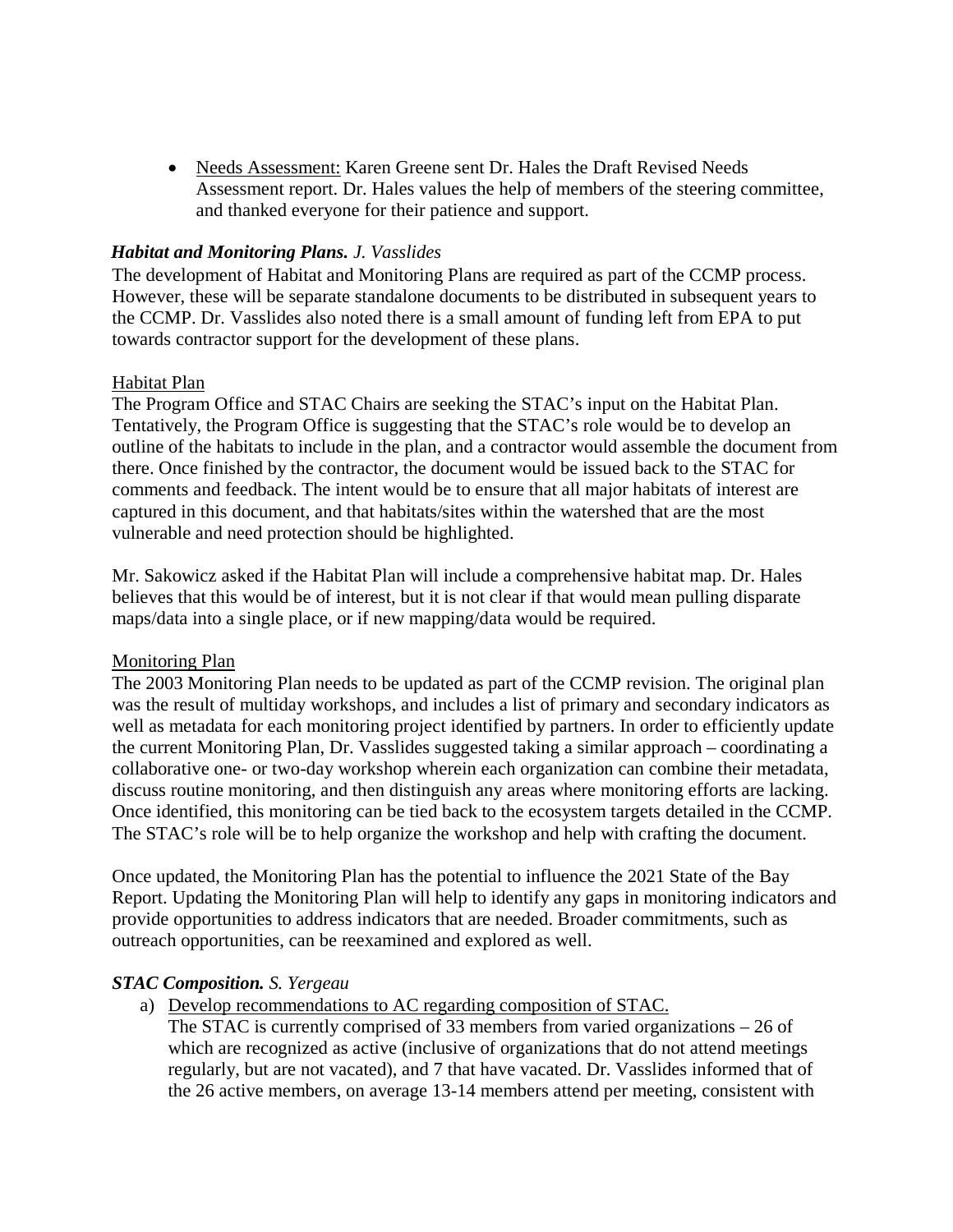previous years. The organizations that have vacated seats are CWF, JCAA, LBIF, MTANJ, OCC, OCSCD and the Trust for Public Land. These organizations either currently do not have staff available to regularly attend meetings or never have. Some of the organizations that cannot regularly attend meetings still offer technical advice when they are able to, but have vacated to not affect quorum requirements (ex. OCSCD). Other organizations are on the AC and thus automatically hold a standing seat on the STAC, regardless of if they expressed interest in being part of the STAC (ex. LBIF).

The STAC would like to grow its technical expertise and they recognize that some of the current MOU might be limiting. Amending and updating the current Charter language to provide more flexibility could help to achieve this goal and resolve membership engagement and quorum issues. The following sections of the current STAC Charter were discussed.

*Membership composition.* Suggested revisions were that representatives present on the AC are not automatically required to have a seat on the STAC. The organization will have the option to join the Committee of their preference (STAC or CEC).

*Number of members and vacancies.* Members discussed removing the current membership cap, and updating the Charter to include vacated seat procedures. The Charter would need to define the conditions of a vacated seat, address the formal method of vacating a seat, and how to reactive a vacated seat (should an organization choose to do so).

Dr. Yergeau asked members if there are specific groups the STAC would like more engagement from. Dr. Vasslides reminded members that if the STAC would like to open nominations for new elected representatives, there is room for four more under the current membership cap.

Ms. Spinweber recommended to continue reaching out to USACE, especially the staff involved with the Back Bays Coastal Storm Risk Management Study, stating that the STAC has invaluable knowledge to contribute to a study of this magnitude. Continuous communication between both parties would be beneficial. Mr. Caruso furthered this idea and suggested the USACE Back Bays Coastal Storm Risk Management Study be a standing agenda item, with updates being discussed at each meeting. Members of the STAC agreed.

*Member attendance, voting and quorum.* As written in the current Charter, if a member does not attend more than one meeting per year, the STAC Chair or Program Director can petition to have the member replaced. However, the Charter is silent on a mechanism for removing an organization that does not regularly attend meetings. Members questioned whether the removal of an individual would result in a vacated seat. As an alternative, Mr. Shertenlieb suggested that, in this case, the representative could lose the ability to vote rather than completely replacing the organization.

Quorum requirements were also debated, with members proposing to reduce the current minimum to various degrees.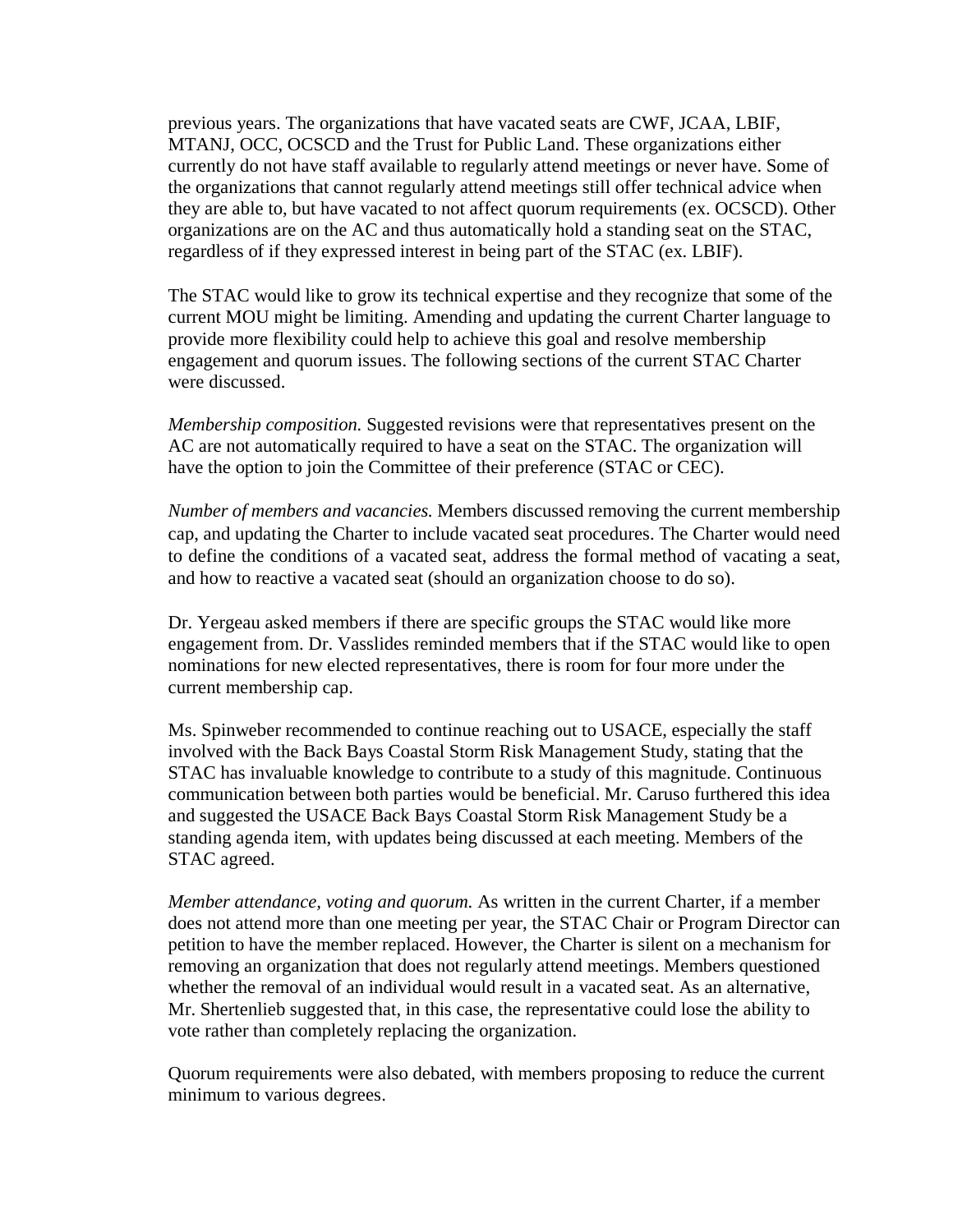*Conclusion(s).* Ms. Brennen made the following motion:

1) Revise the composition of the Charter – organizations present on the AC are not automatically required to have a seat on the STAC.

- 2) Revise the quorum requirements Reduce the quorum size to 12.
- 3) Remove the cap on number of members.

Mr. Caruso seconded this, and made a friendly amendment: to reduce quorum to 10.

Ms. Brennen accepted this amendment. The motion as amended was approved by consensus. Dr. Hales abstained.

Action(s): Dr. Vasslides will work with the Chairs to prepare revised language to the current Charter and send it to the STAC for any additional input. Once these revisions are finalized, it will be recommended to the AC for approval.

b) Update regarding Vice-Chair nominations period. The nomination period is open. At this time there is one nomination, which was accepted. This vote will take place at the upcoming June meeting.

### *Working Groups. S. Yergeau*

a) Updates from standing working groups.

The shellfish working group is hopeful to have a recommendation document finalized by the June STAC meeting. They discussed establishing a regular meeting schedule and the progress of projects. The NJDEP Division of Fish & Wildlife Bureau of Shellfisheries has a new fulltime employee tasked with shellfish restoration along the Atlantic coast.

Member organizations of the pathogen working group will begin their pathogen sampling and beach monitoring programs again soon. Sites which exceed the seasonal geometric mean standard will be targeted with continual source tracking. The group is optimistic that NJDEP REP funding will aid in remediation projects such as source tracking and stormwater retrofitting.

The State of the Bay working group will be reinstated started in 2020.

- b) Discuss potential new working group(s), including charge, composition, etc. Mr. Caruso proposed a stormwater working group with the following charges:
	- 1) Monitor progress on actions already in the CCMP in regards to stormwater.
	- 2) Monitor implementation of the new DEP stormwater rules and stormwater regulations.
	- 3) Serve as a central information gathering place, allowing municipalities to form local stormwater utilities plans and assemble best management practices similar to ones that have already been adopted by other states.
	- 4) Monitor what larger cities are implementing and provide any other appropriate advice.
	- 5) Examine damaging flood potential and participate with the Flood Defense of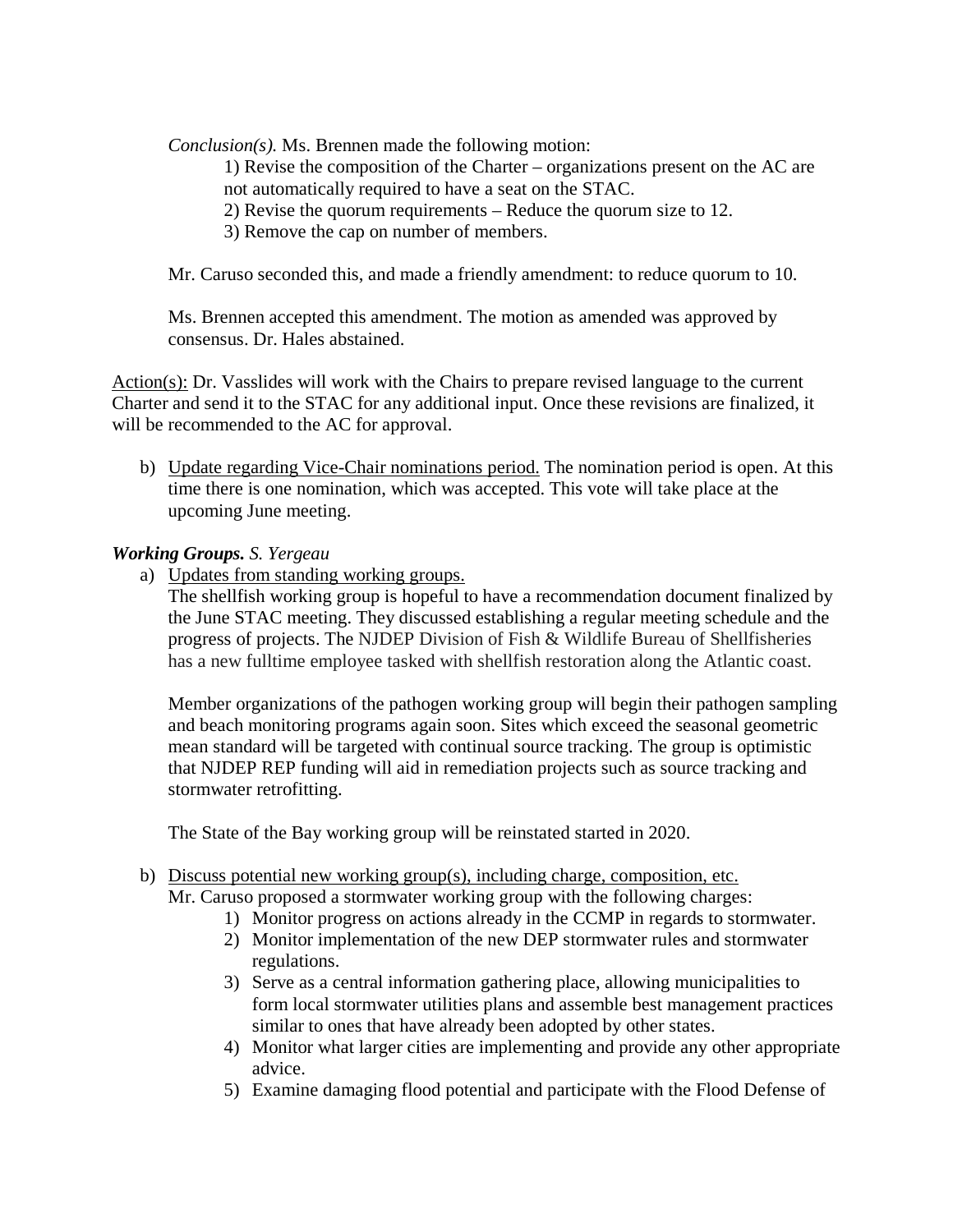NJ - NJ League of Conservation Voters.

The duration of this group would be continuing. Mr. Caruso will send Dr. Vasslides more information on this group to be discussed in greater detail at a future meeting.

# **Action(s): Mr. Caruso will send Dr. Vasslides more information on the proposed stormwater working group.**

NJDEP representatives will be at the June STAC meeting to present information on a sediment management internal group they currently have. Following this presentation the STAC will discuss the need/potential of starting a sediment management working group.

### *Model Evaluation Project. J. Vasslides*

The BBP has been contracted to assemble an external peer review of a coupled hydrodynamicwater quality model developed jointly by USGS and NJDEP. The model, once validated, would be used in the creation of TMDLs for the bay. For the model evaluation the BBP, USGS, and NJDEP will develop a timeline and reference questions for the external review panel to discuss. Some of these topics include, but are not limited to: best practices in regards to data, effectiveness of the models' outputs, functionality of the linkages produced between the models.

At this time Dr. Vasslides asked members of the STAC to submit to the Program Office a list of any colleagues with expertise in hydrologic and water quality computer modeling that would make for good external reviewers. The Program Office will send out an email with the qualifications/experience that they are looking for. The BBP will compile brief synopses on each potential reviewer that will then be generated into an online poll for the STAC to individually rank. From this, the most qualified pool of individuals will be contracted.

#### *Waters of the US Comment Period. S. Hales*

The draft comment letter was circulated last week and received minor annotations. The comment period ends April 15th, 2019. The BBP is one of two NEPs submitting comments on this. Mr. Karl will be cosigning the finalized comment letter. Dr. Hales informed that the NJDEP is also submitting a comment letter, if any partners would like to submit as part of that. The comment submission process is available online.

#### *Partner Updates.*

USDA-NRCS: Mr. Steinmann updated that the NRCS is purchasing six specialized pontoon boats to begin subaqueous work, one of which will be given to the northeast region. They are collaborating with JCNERR and sampling at their SET sites along the Tuckerton Peninsula. These sites are the most likely to be heavily affected by sea level rise. The DEP Division of Science and Research and BBP provided funding to hold a workshop and assess the potential of implementing long-term monitoring in NJ. The network is currently in the process of creating a general Charter, with an agreement to share marker horizon data. Mr. Steinmann and Mr. Tunstead have asked for input regarding additional locations to do this work.

NJSGC: Dr. Rowe acknowledged that Dr. Hales is now a member of the NJSGC Stakeholder Advisory Board. He stated that the Consortium's Request For Proposals had great participation with many qualified preproposals received. Full proposals will be due in June and candidate